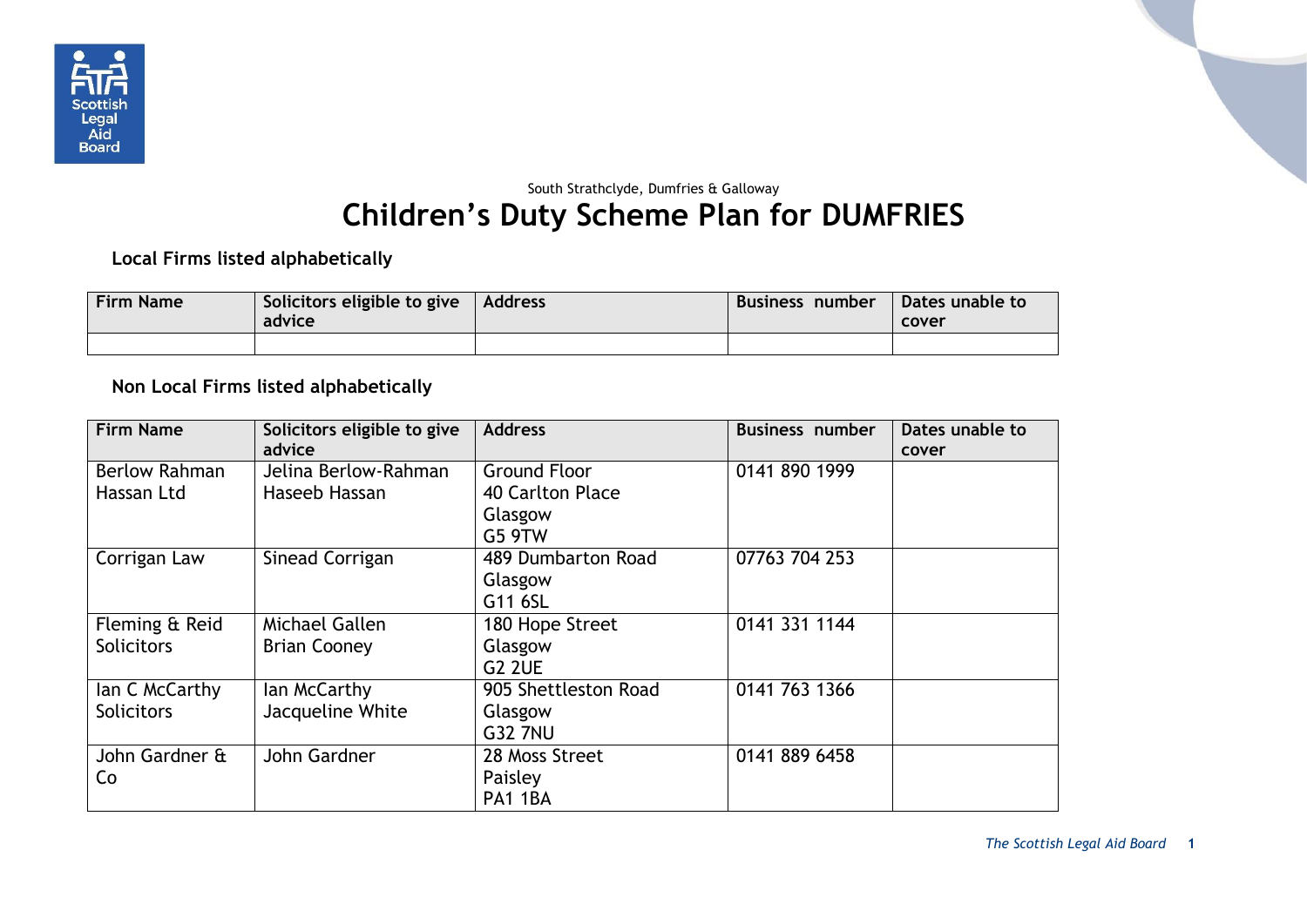| <b>Firm Name</b>      | Solicitors eligible to give | <b>Address</b>             | <b>Business number</b> | Dates unable to |
|-----------------------|-----------------------------|----------------------------|------------------------|-----------------|
|                       | advice                      |                            |                        | cover           |
| Jonathon Paul         | Jonathon Paul               | 102 Main Street            | 01389 756785           |                 |
| <b>Solicitors</b>     |                             | Alexandria                 |                        |                 |
|                       |                             | <b>G83 OPB</b>             |                        |                 |
| L Kerr Solicitors     | Lauren Kerr                 | 97-99 Glasgow Road         | 0739 374 6024          |                 |
|                       |                             | Dumbarton                  |                        |                 |
|                       |                             |                            |                        |                 |
| Livingstone           | Paul Sturdy                 | 775 Shettleston Road       | 0141 778 9657          |                 |
| <b>Brown</b>          | Nicola Watson               | Glasgow                    |                        |                 |
|                       | <b>Gillian Russell</b>      |                            |                        |                 |
|                       | Amy Dobbin                  |                            |                        |                 |
| <b>LKW Solicitors</b> | Khalda Wali                 | 414 Cathcart Road          | 07944 562 909          |                 |
| Ltd                   | Zahra Bhatti                | Glasgow                    |                        |                 |
|                       | Sofia Liaquat               | G42 7BZ                    |                        |                 |
| McBride Kondol &      | Leon Kondol                 | 35 Glenmore Avenue         | 0141 647 6400          |                 |
| Co                    |                             | Glasgow G42 0EH            |                        |                 |
| McIntosh McCann       | Lorna McCann                | 486 Dumbarton Road         | 0141 212 2222          |                 |
|                       |                             | Glasgow                    |                        |                 |
|                       |                             | G11 6SL                    |                        |                 |
| Neil Kilcoyne &       | Neil Kilcoyne               | 345 Victoria Road          | 0141 433 2700          |                 |
| Co                    | Jennifer Harkin             | Glasgow                    |                        |                 |
|                       |                             | G42 7SA                    |                        |                 |
| Newford Law           | John McBride                | 101 Eaglesham Road         | 0141 644 1792          |                 |
| <b>Solicitors</b>     |                             | Glasgow                    |                        |                 |
| Norman Lawson &       | Manish Upadhyay             | 3rd Floor                  | 0141 275 4844          |                 |
| Co                    |                             | <b>St Georges Building</b> |                        |                 |
|                       |                             | 5 St Vincent Place         |                        |                 |
|                       |                             | Glasgow                    |                        |                 |
|                       |                             | <b>G1 2DH</b>              |                        |                 |